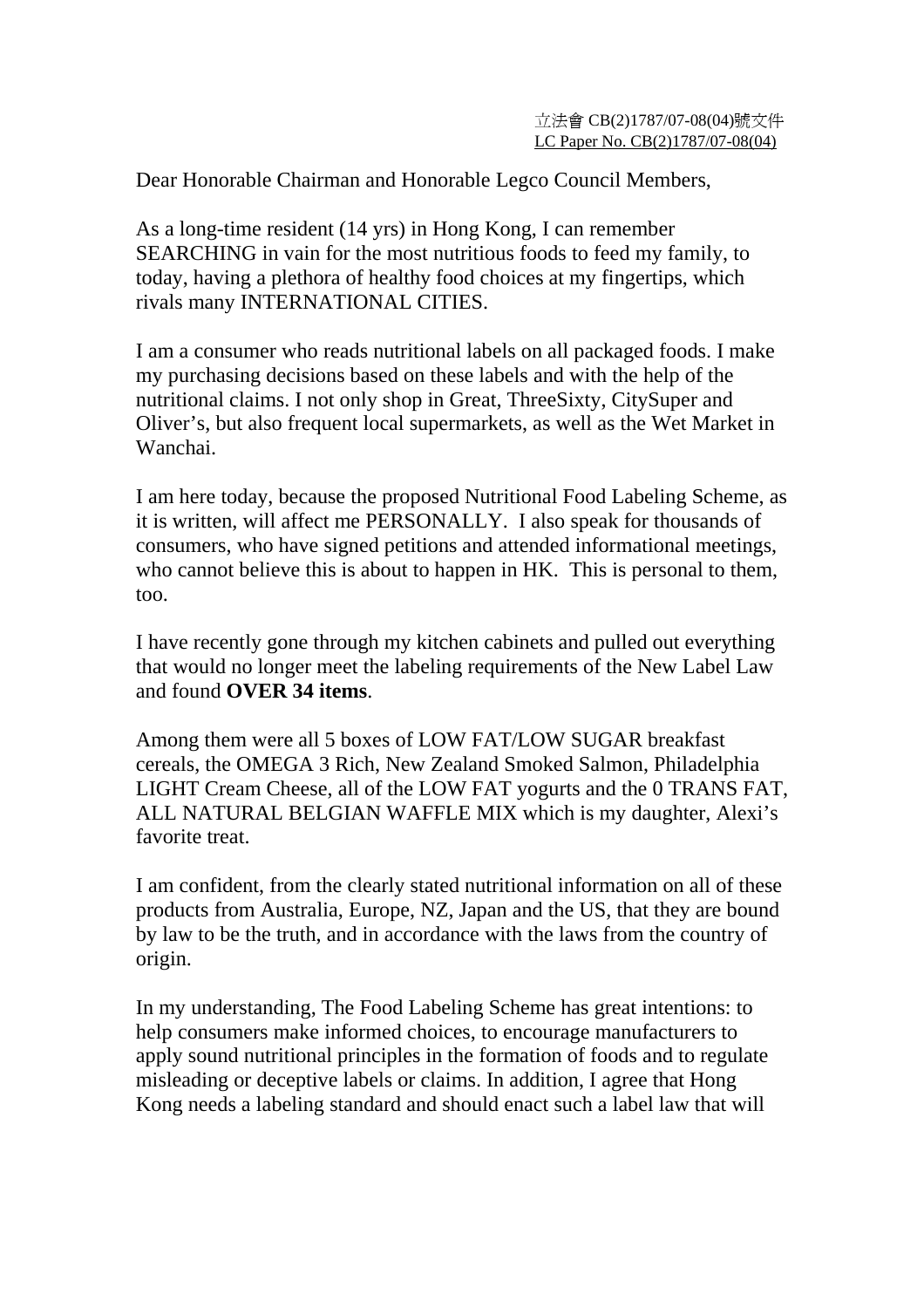help the consumers, like me, who read labels to make the healthiest choices for our families.

But the Proposed Nutritional Labeling Law is so UNIQUE, that no other country's labels comply with it. That means that local importers or retailers will have to re-test and re-label for the HK market alone because the HK market is too small for overseas manufacturers to re-label their products for Hong Kong. Therefore many of these small volume products WILL surely disappear because the sales volume of these products are not sufficient to justify the costs of testing and re-labeling. NEW healthy products with nutritional claims on their packaging will NEVER even enter the market place.

Over the weekend I have seen an English translation of the results from the recent government survey on this very issue. I shared it with my 14 yr old son, Skyler, who will miss his favorite breakfast cereals if this proposal passes May  $29<sup>th</sup>$ . He questioned the questions. We discussed that we, would have also said YES, to these very general and misleading questions. There is no mention of which products would be affected by the proposed scheme. Nowhere in the survey, does it mention that LOW FAT, LOW SODIUM, LOW CHOLESTEROL, FAT FREE, 0 TRANS FATS, OMEGA 3's, HIGH FIBRE, CALCIUM RICH, products would be targeted and sacrificed by the implementation of this proposed nutritional labeling scheme.

I DEPEND on these **Nutritional Claims** to help me CHOOSE the most nutritious foods for my family. Is there not a way to amend the Proposal in order to keep HEALTHY, NUTRITIOUS, DIETARY necessity products in Hong Kong? What will my friends do who have children with serious allergies or medical conditions such as diabetes, that call for LOW SODIUM or LOW FAT diets? Their food choices are soon to be gone.

Hong Kong has become my home. I am invested in this community. My children have attended both Lingnan and the German Swiss International School. The ability to experience different cultures is the hallmark of a great International City. Today, Hong Kong can pride its self on being able to feed the international population that calls HK home. But if I or the hundreds of thousands of other international and local HK residents, who enjoy all that HK has to offer us, can no longer feed our families with global nutritious food options, our quality of life will be greatly and needlessly diminished.